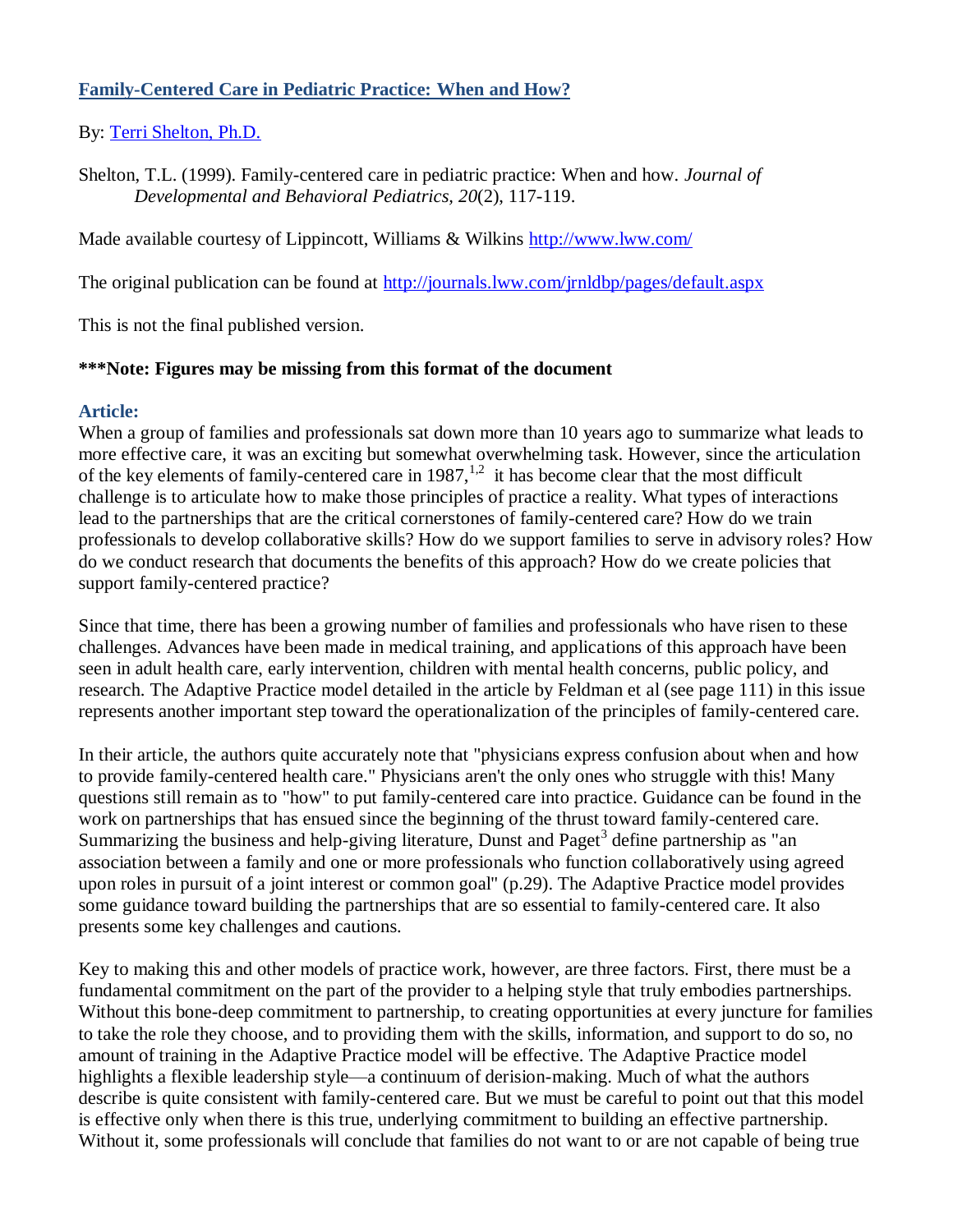partners, or that partnership is possible only for *some* families. In these instances, we will be left with the old, ineffective, hierarchical model we sought to change. Conversely, as the authors note, collaborating does not mean an abdication of professional responsibility. The best outcomes come from the merger of what both families and professionals have to offer. The unique contribution of each partner is vitally important, for what is accomplished collaboratively is far greater than what can be accomplished separately. Thus, we must vigilantly guard against ineffective, unethical practices that masquerade as family-centered care.

This commitment to partnership colors the model's approach to interaction as well. Interactions between families and providers do vary as does the decision-making. However, without this underlying belief, it may be tempting to equate the amount of interaction between families and professionals with the degree of reciprocity inherent in those interactions. It is certainly easier to have an open and reciprocal interaction when there is more time. But again, if our goal in family-centered care is to develop and nurture empowering partnerships, then we must strive for an exchange of information even if the interaction is short. In partnerships, there are mutual contributions and agreed-upon roles and a desire to work together in pursuit of agreed-upon goals. Even if the interaction is short, this definition demands that the communication be reciprocal. Thus, we should broaden the definition of collaboration in the Adaptive Practice model to characterize all interactions between families and professionals and not just one style.

A second issue is the need to operationalize the specific skills that are necessary to develop partnerships. The model describes the different ways in which leadership can be shared. But without the prerequisite competencies, it will be difficult for professionals to respond to and support this type of flexible leadership. Some of the beliefs and behaviors that have been identified as critical for forging empowering partnerships include the following:

- A presumption of and respect for the inherent capabilities and strengths of families.
- A commitment to and valuing of diversity.
- An ability to communicate and share information in ways that are affirming and useful.
- An ability to treat others with dignity and respect.
- An ability to build on family strengths to enhance feelings of control and independence.
- An ability to provide assistance in ways that match family priorities.

There is an accumulating body of literature linking these and other behaviors to effective helping.<sup>3-5</sup> Thus, if we can structure "how we behave in a way that shows a *presumption toward* adoption of partnership characteristics as a helping style"  $(p. 198)$ ,  $6$  then we can begin to create a blueprint to follow for developing family-centered care practices.

Third, and most important, is the issue of family choice. The "Situational Leadership" described in the model may still result in "professionals in charge" if they are the ones who decide what the situation demands in the way of leadership and interaction. The authors quite accurately highlight that the cause of many of the conflicts between families and professionals is a mismatch between what families want in the style of leadership and interaction and what is provided. We know that help-giving is most effective if the help-giver offers aid and assistance that is congruent with the help-seeker's appraisal of his or her problem or need.6-7 What keeps this and other models of practice on the road Co family-centered care is *family choice*. In family-centered practices, 'Situational Leadership" really means "Family-Choice Leadership."

### **FUTURE DIRECTIONS**

The Adaptive Practice model represents an important step forward in providing one mechanism for operationalizing family-centered care. With a commitment to partnering. adequate training in effective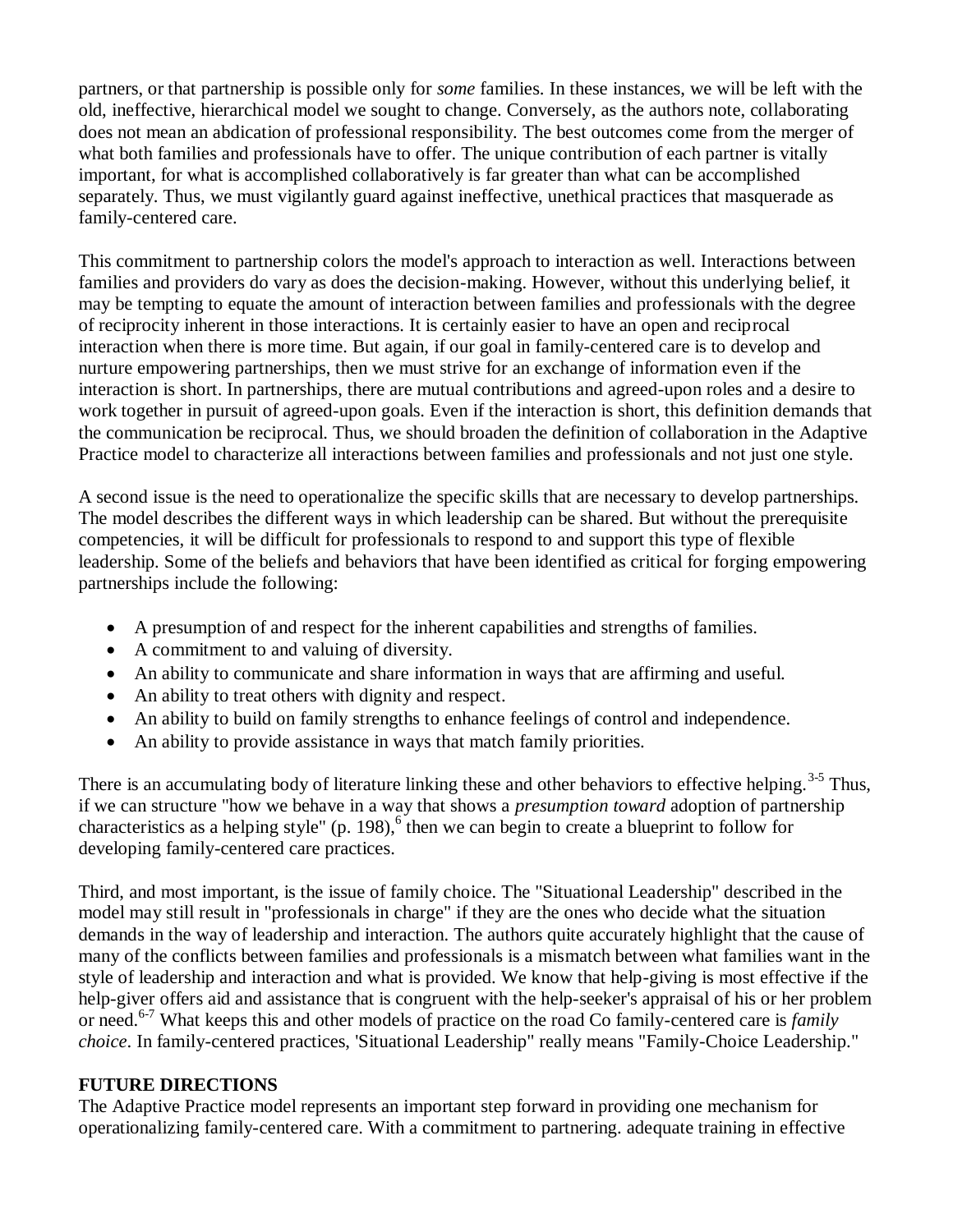helping skills, and respect for family choice, this model has much to offer. But practice models alone, no matter how compelling, cannot make the case for family-centered care. Health care derision-makers, providers, and third-party payers require evidence that family-centered care is effective. We already have evidence that family-centered practices are cost-effective (A. Talbert-May, unpublished master's thesis. 1995). <sup>8,9</sup> These practices also result in benefits for families in terms of family empowerment, selfefficacy, satisfaction, and psychological health (G. Singer et al. unpublished manuscript, 1997)<sup>10-13</sup> and for providers as well.<sup>14-16</sup> But we need additional research in this area. A rigorous and systematic research agenda is needed in which all aspects are collaborative efforts between families and professionals. If we are practicing differently, then our outcome indicators and the manner in which we conduct the research must reflect the new way of operating. Thus, as former U.S. Surgeon General C. Everett Koop, noted, if the goal is "full participation of the family and community," then participation should be its own "outcome measure" (p. 10).<sup>4</sup> Furthermore research must then inform public policy.

As part of a briefing paper developed for Vice President Al Gore in preparation for his seventh Family Reunion on Family and Health held in July 1998, the Institute for Family-Centered Care $4$  (7900) Wisconsin Avenue, Suite 405, Bethesda, MD 20814; [http://www.familycenteredcare.org\)](http://www.familycenteredcare.org/) identified the following recommendations which can be used as a "call to arms" as we continue to articulate what it means to be family-centered and chart new directions for practice, research, and public policy.

## **INSTITUTE FOR FAMILY-CENTERED CARE RECOMMENDATIONS FOR ADVANCING FAMILY-CENTERED CARE**

- Ensure that patients and families participate in all areas of health policy and program development,
- Create a coalition of academic institutions, private foundations, corporations, and government agencies that have the resources and commitment to act as change agents for family-centered care.
- Develop comprehensive models of family-centered care that integrate family-centered principles in every aspect of operations.
- Promote research to strengthen the case for family-centered care, including quantitative, qualitative, and cost-benefit analyses.
- Promote the development of family-centered principles and teaching strategies into medical, nursing, and other health professions' curricula.
- Encourage professional associations and accreditation and standard-setting bodies to explore how they can support the implementation of family-centered care in their activities.
- Advocate for changes in fiscal and regulatory health policy at the state and national levels in ways that incorporate family-centered principles into health care planning, delivery, assessment, and financing, and enunciate those principles in enabling legislation.

# **CONCLUSION**

While we continue on our journey toward articulating how family-centered care can be translated into practice, we are able to answer the other question of "when." The answer can be found in the accumulating body of literature on the benefits of making this fundamental shift toward a commitment to partnerships. The answer is **Always!**

### **REFERENCES**

- 1. Shelton TL, Jeppson ES, Johnson BH: Family-Centered Care for Children with Special Health Care Needs. Washington. DC, Association for the Care of Children's Health, 1987
- 2. Shelton U, Stepanek JS: Family-Centered Care for Children Needing Specialized Health and Developmental Services. Bethesda, MD. Association for the Care of Children's Health. 1994